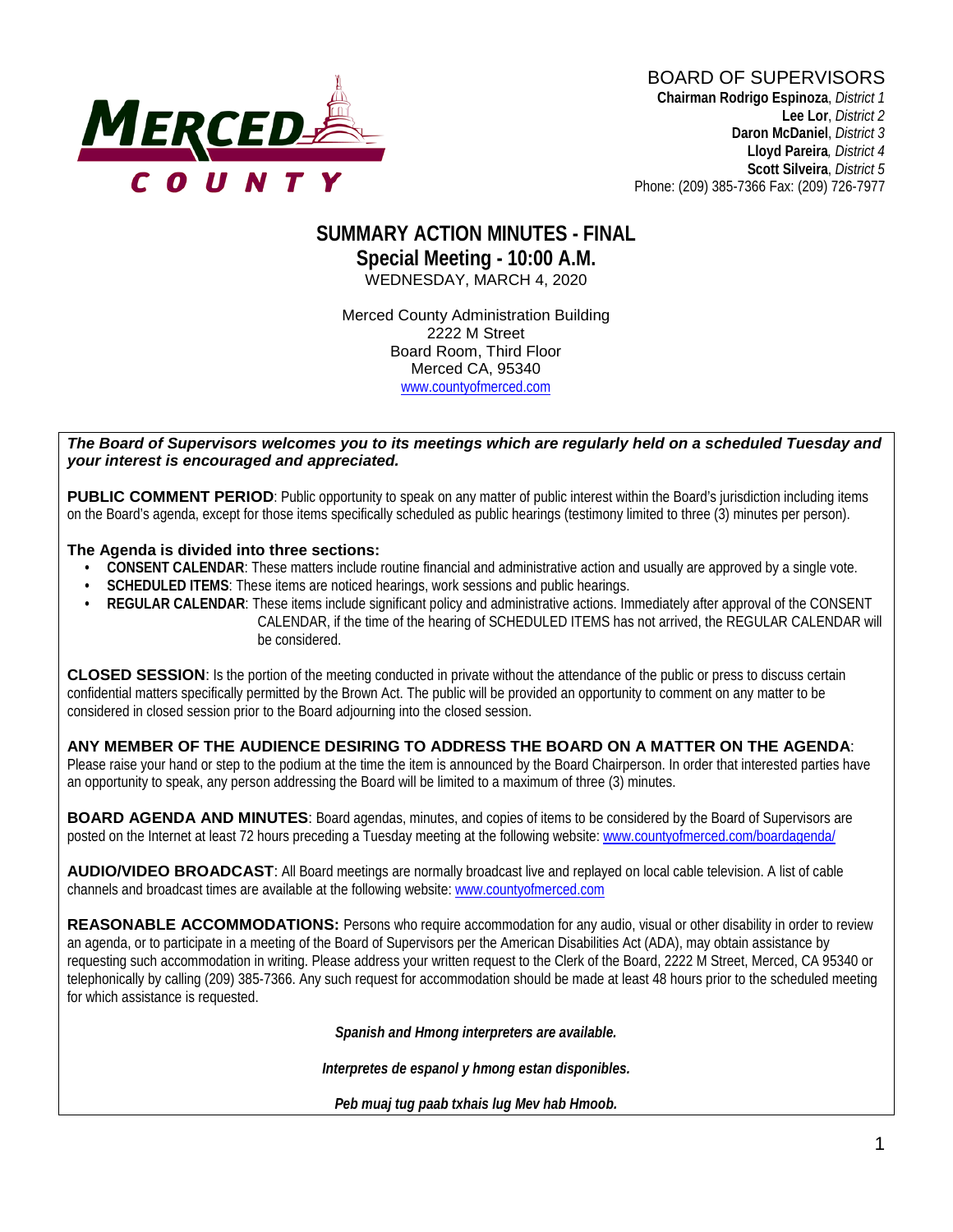## SCHEDULED ITEMS

## **GOVERNMENT CODE SECTION 54954.2 COMPLIANCE (LATE AGENDA ITEMS)**

#### **10:00 A. M. INVOCATION/PLEDGE OF ALLEGIANCE**

**PUBLIC OPPORTUNITY TO SPEAK ON ANY MATTER OF PUBLIC INTEREST WITHIN THE BOARD'S JURISDICTION INCLUDING ITEMS ON THE BOARD'S AGENDA, EXCEPT FOR THOSE ITEMS SPECIFICALLY SCHEDULED AS PUBLIC HEARINGS (TESTIMONY LIMITED TO THREE MINUTES PER PERSON)**

#### **REPORTS/BOARD DIRECTION**

County Executive Officer, County Counsel, Board of Supervisors Members

### REGULAR CALENDAR

### BOARD ACTION

#### EXECUTIVE OFFICE

1. 1) Ratify the Resolution confirming the existence of a local emergency on February 28, 2020 due to livestock carcass accumulation resulting from mechanical failures at Darling Ingredients Inc., a livestock rendering facility utilized by agricultural operations in the Valley; 2) Continue the emergency to the Board of Supervisors meeting scheduled for March 31, 2020; OR determine the hazard no longer exists and terminate the local emergency; and 3) Authorize the Chairman to sign any necessary Resolution.

# **ADOPTED RESOLUTION NO. 2020-22 AS RECOMMENDED AYES: ALL** *REVIEW BOARD ORDER – SEE PAGE 3*